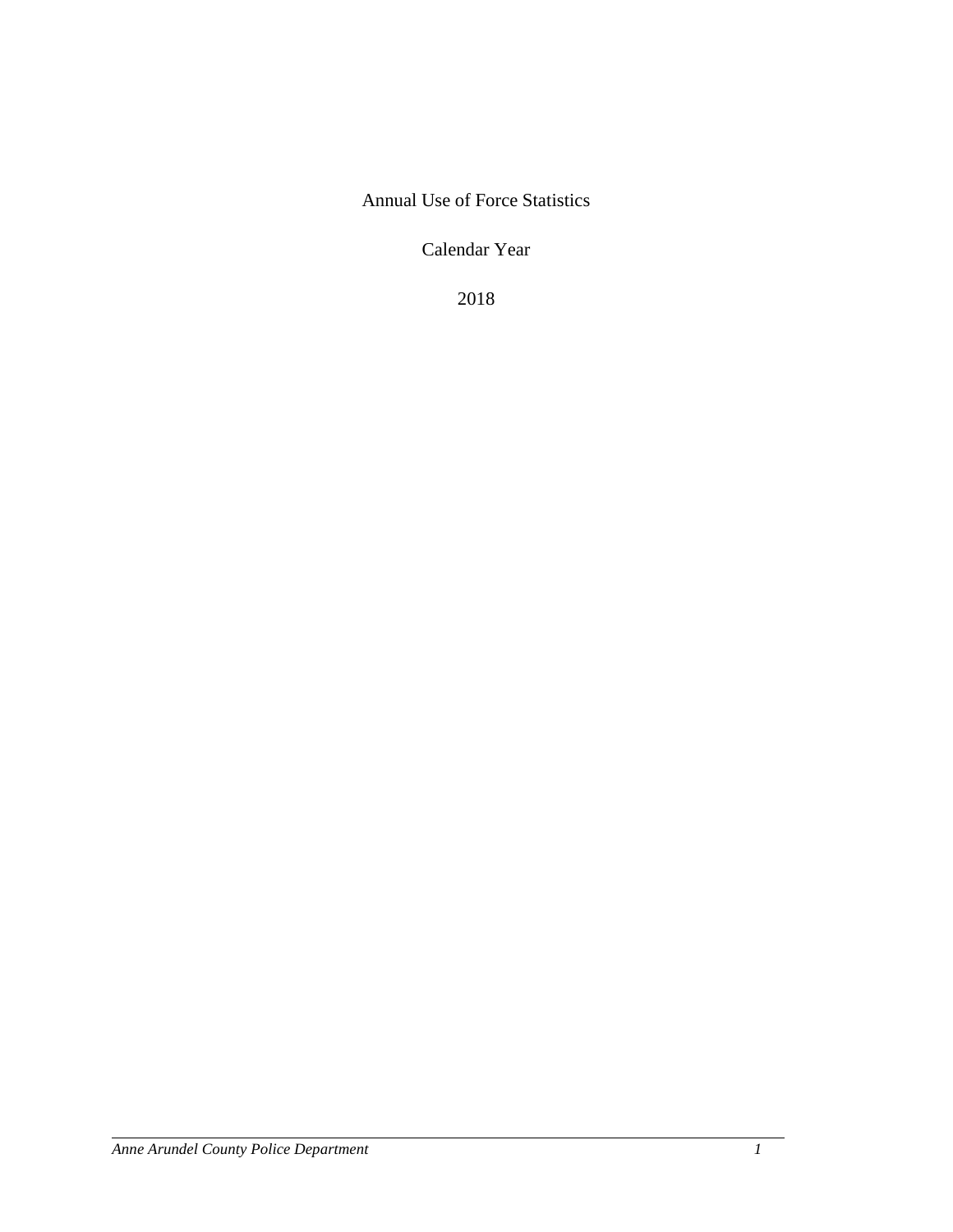## *Overview:*

In 2018 officers generated and responded to  $329,822$  incidents<sup>1</sup> and made 12,975 arrests; force was only used in 157 of these incidents. This translates to force being used in approximately .04 % of the total incidents and 1.2 % of all arrest situations. The data reflects that for the majority of calls for service and arrest situations officers are rarely required to use force to resolve the incident.

There were a total of 161 Use of Force reports submitted for 157 Use of Force incidents in 2018.

The chart and graph shown below indicate the Use of Force reports submitted over the past five years, including 2018. Analysis of the past five year Use of Force totals show that while 2015 saw a drastic reduction in uses of force, the totals since then have remained relatively consistent.

|      | <b>Use of Force Reports</b> | <b>Change from Previous</b> |
|------|-----------------------------|-----------------------------|
| Year |                             | Year                        |
| 2014 | 197                         | $-9%$                       |
| 2015 | 155                         | $-21%$                      |
| 2016 | 162                         | 5%                          |
| 2017 | 170                         | 5%                          |
| 2018 | 157                         | $-7.65%$                    |



## *Injuries:*

**Index Code 401, Section VIII. Medical Aid** requires police officers to obtain medical aid for individuals who complain of, or show signs of injury as a result of any use of force. The majority of injuries reported by suspects are minor in nature including lacerations and abrasions, OC exposure, Taser probe impacts, and complaints of pain. In 2018, 3 suspects reported broken bones, 1 suspect reported a dislocated arm, and 1 suspect death occurred. Departmental canine bites accounted for less than 2.5 percent of all Use of Force Incidents in 2018.

Officer's injuries consisted of broken bones, strains/sprains, bruises, lacerations, scrapes and abrasions, a loose tooth and exposure to saliva. 1 officer was affected by OC spray, and 1 officer experienced a Taser probe impact.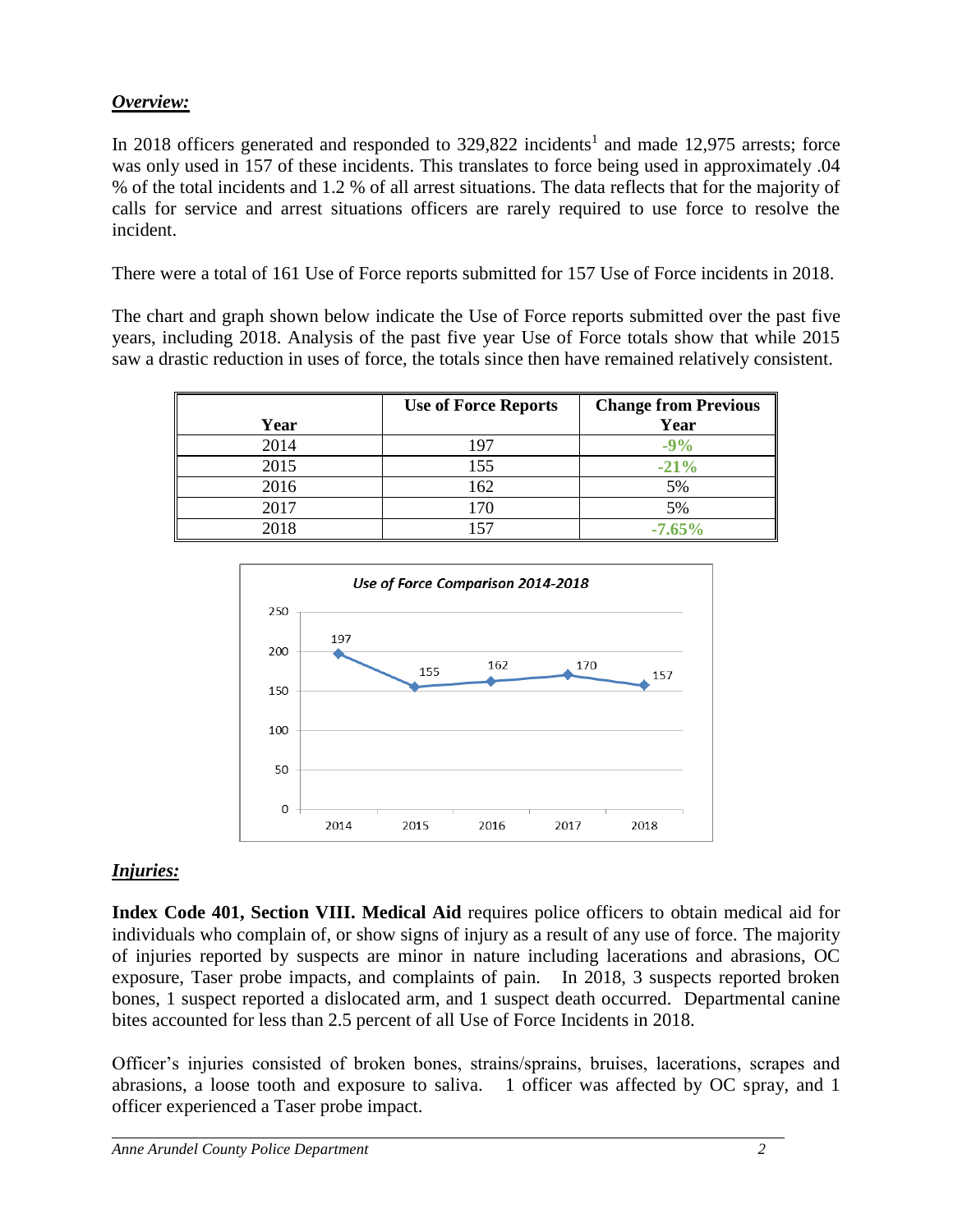

Below is a breakdown of the 4 "Reason" classifications for Use of Force, as collected by Blue Team. "Restrain Resistant Person" was the primary reason for Use of Force incidents in 2018, accounting for 87 of the 157 incidents. Protecting "Self or Others" from harm accounts for 41 of the incidents, "Controlling Situation" accounts for 20 incidents, and "Emergency Evaluation" calls account for 9 incidents.

| 2018                        | <b>TOTALS</b> |
|-----------------------------|---------------|
| Restrain resistant person   | Qʻ            |
| Protect self or other       |               |
| <b>Control Situation</b>    |               |
| <b>Emergency Evaluation</b> |               |

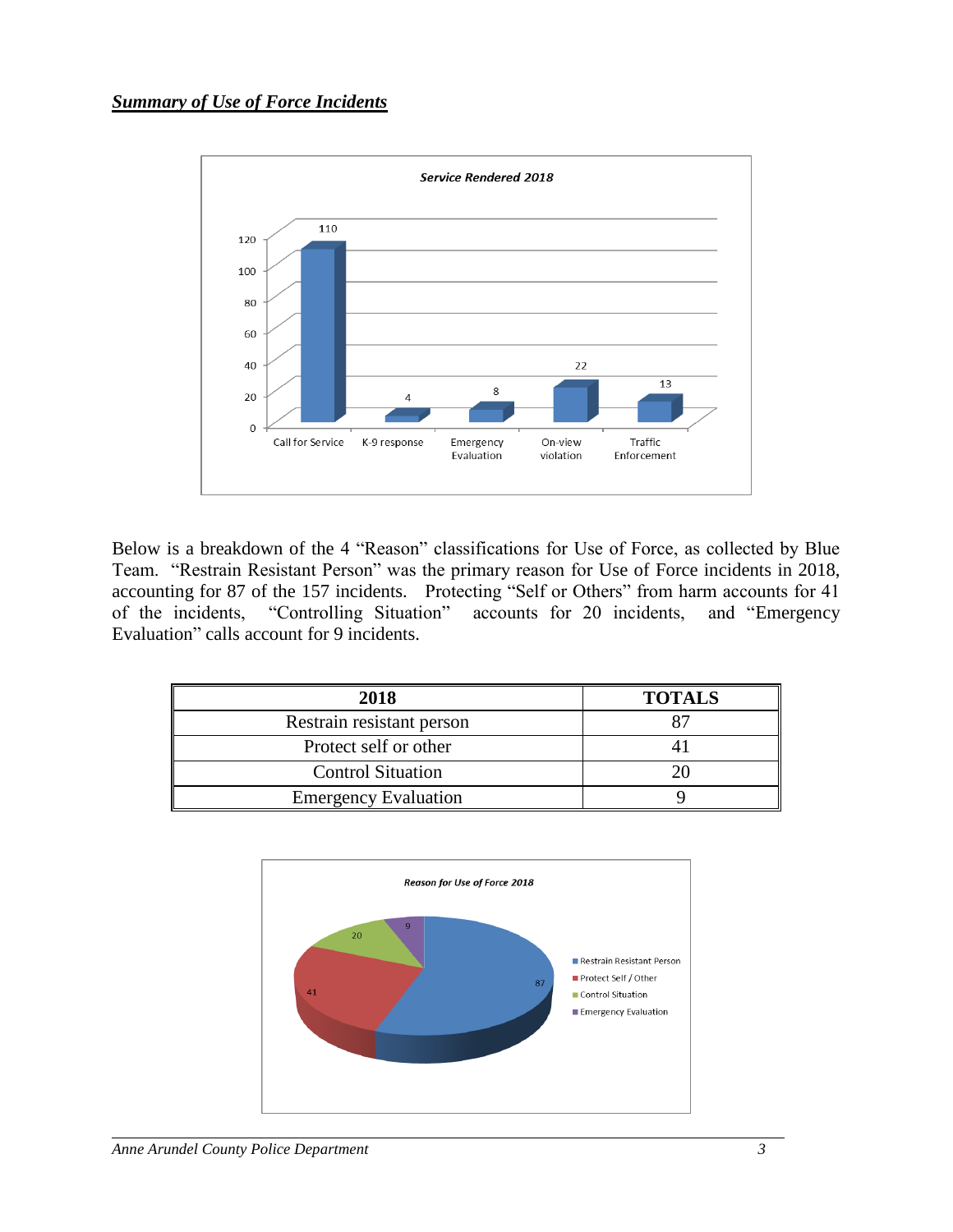While conducting the analysis, it was found that Use of Force incidents increased in the spring and summer months, with the exception of June, then stabilized for the remainder of the year.



Use of Force incidents for the day shift decreased from 47 in 2017 to 25 in 2018. The evening shift increased from 64 in 2017 to 71 in 2018. The midnight shift increased from 59 in 2017 to 61 in 2018.

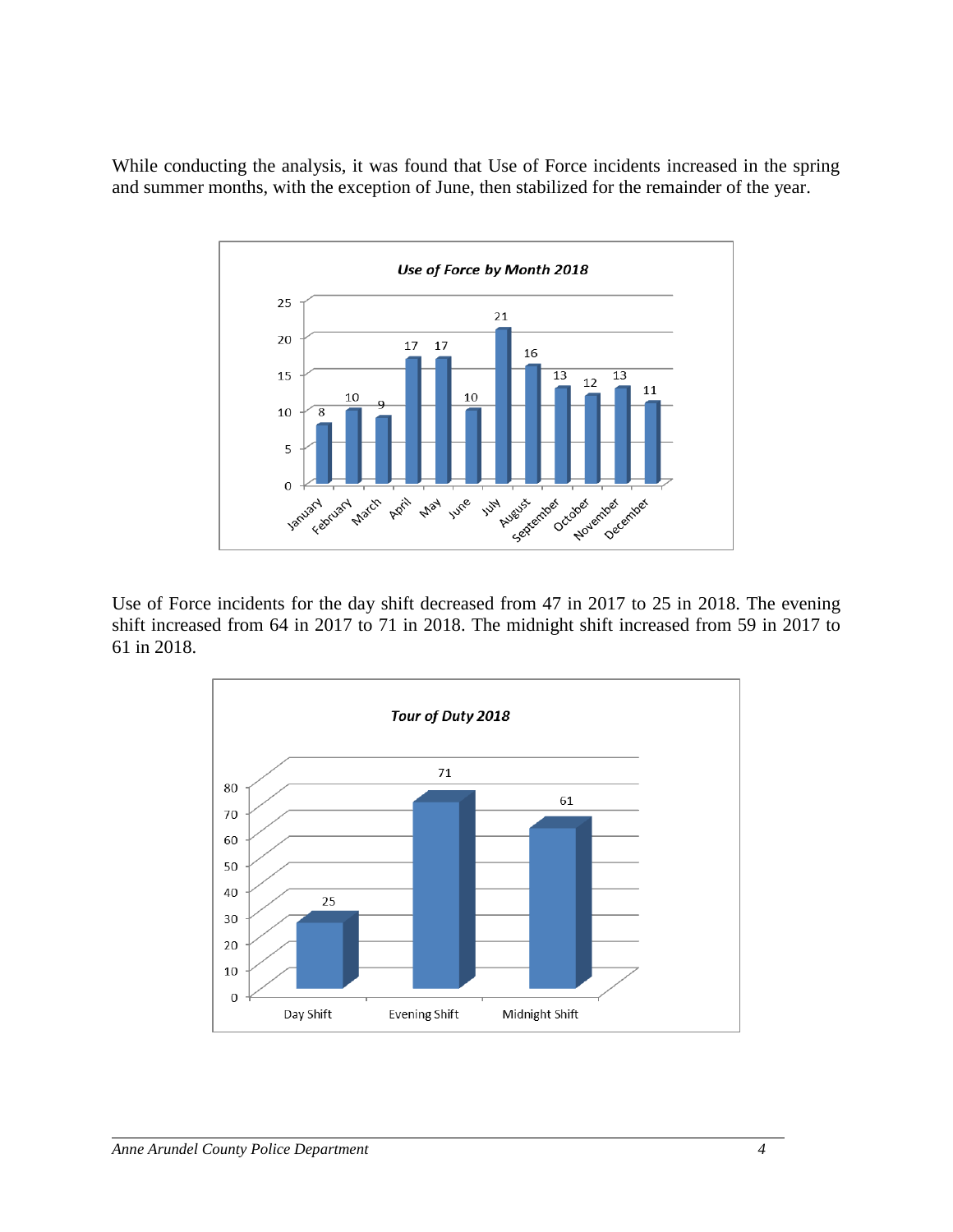Blue Team collected criminal activity data, divided into 8 categories, for the 157 use of force incidents in 2018. Non-domestic Assaults and Non-violent Misdemeanor crimes account for the majority of criminal activity at 24% each, while Disorderly Conduct accounted for another 22% of criminal charges.



Upon review of the resistance and/or weapons used by suspects in the 157 incidents of Use of Force in 2018, there were a total of 357 entries, indicating a form of resistance. Officers reported hands/feet as the weapon used by suspects in 21 incidents. Suspects used a firearm in 2 incidents, and an edged weapon and blunt object in 1 incident each. Suspects did not use a weapon in 132 incidents.

In addition to the use of a weapon, additional non-weapon resistance was recorded in the Use of Force Reports, including Active Aggression 61, Active Resistance 116, Failure to Comply 106, Fleeing 27, and Passive Resistance 21. There were a total of 331 instances of Non-Weapon resistance reported in the 157 Use of Force incidents.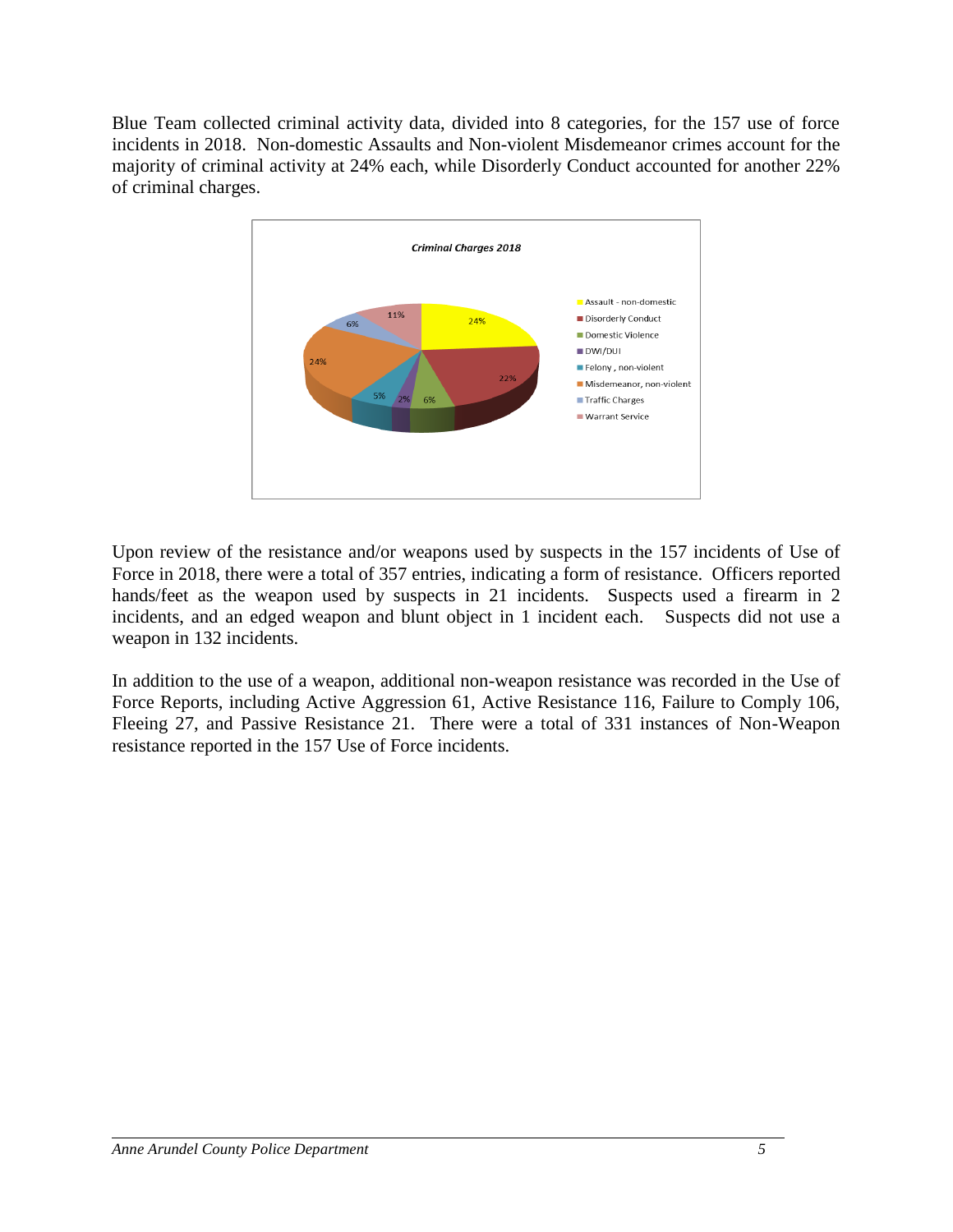

In 2018, officers primarily used a Hands/Feet technique to control/subdue suspects in the majority of Use of Force incidents. Hands/Feet is reported as the tool used by officers in 128 reports. The Taser was used 18 times, OC was used in 8 incidents, ASP Baton in 1 incident and a weapon of opportunity (flashlight, handcuff, radio) was used 27 times. Department issued firearms were used in 2 incidents.